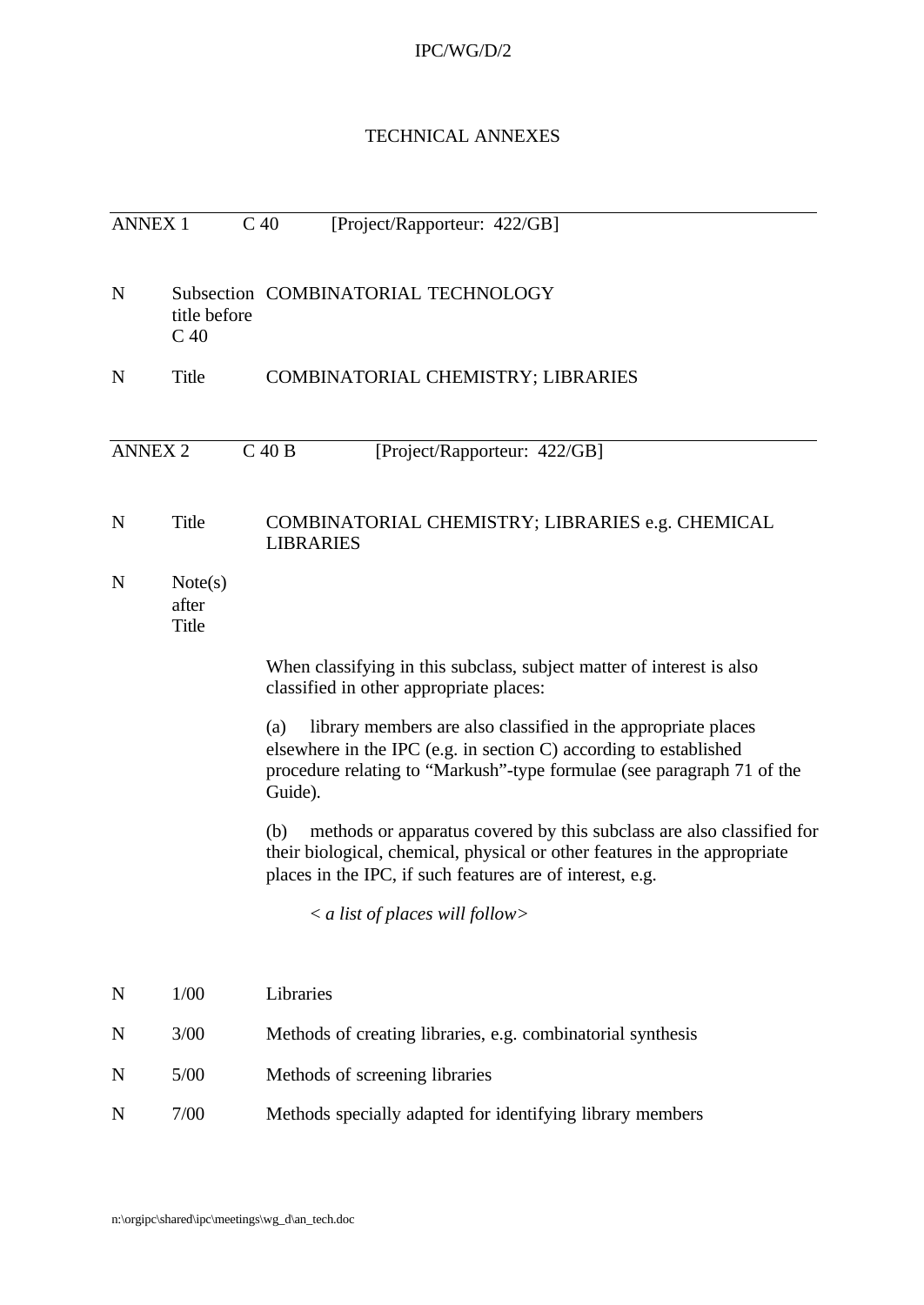### IPC/WG/D/2 Technical Annexes page 2

| $\mathbf N$ | 9/00  | Apparatus specially adapted for use in combinatorial chemistry or with<br>libraries                                         |
|-------------|-------|-----------------------------------------------------------------------------------------------------------------------------|
| $\mathbf N$ | 9/02  | . Integrated apparatus specially adapted for creating libraries, screening<br>libraries and for identifying library members |
| $\mathbf N$ | 9/04  | . Integrated apparatus specially adapted for both creating and screening<br>libraries                                       |
| $\mathbf N$ | 9/06  | . Integrated apparatus specially adapted for both creating libraries and<br>identifying library members                     |
| N           | 9/08  | . Integrated apparatus specially adapted for both screening libraries and<br>identifying library members                    |
| $\mathbf N$ | 9/10  | . for creating libraries                                                                                                    |
| N           | 9/12  | . for screening libraries                                                                                                   |
| $\mathbf N$ | 9/14  | . for identifying library members                                                                                           |
| N           | 11/00 | Subject matter not provided for in groups 1/00 to 9/00 and relating to<br>combinatorial chemistry or libraries              |

| ANNEX 3 | $C$ 40 B | [Project/Rapporteur: 422/GB] |  |
|---------|----------|------------------------------|--|

# **SUBCLASS DEFINITIONS**

This subclass provides for the following subject matter:

- (1) libraries themselves
- (2) chemically or physically modified libraries
- (3) methods of creating libraries, e.g. combinatorial synthesis
- (4) methods of screening libraries or subsets thereof for desired activity or property
- (5) methods for identifying library members
- (6) apparatus specially adapted for creating or screening libraries or for identifying library members
- (7) miscellaneous processes or products specially adapted for combinatorial chemistry or libraries